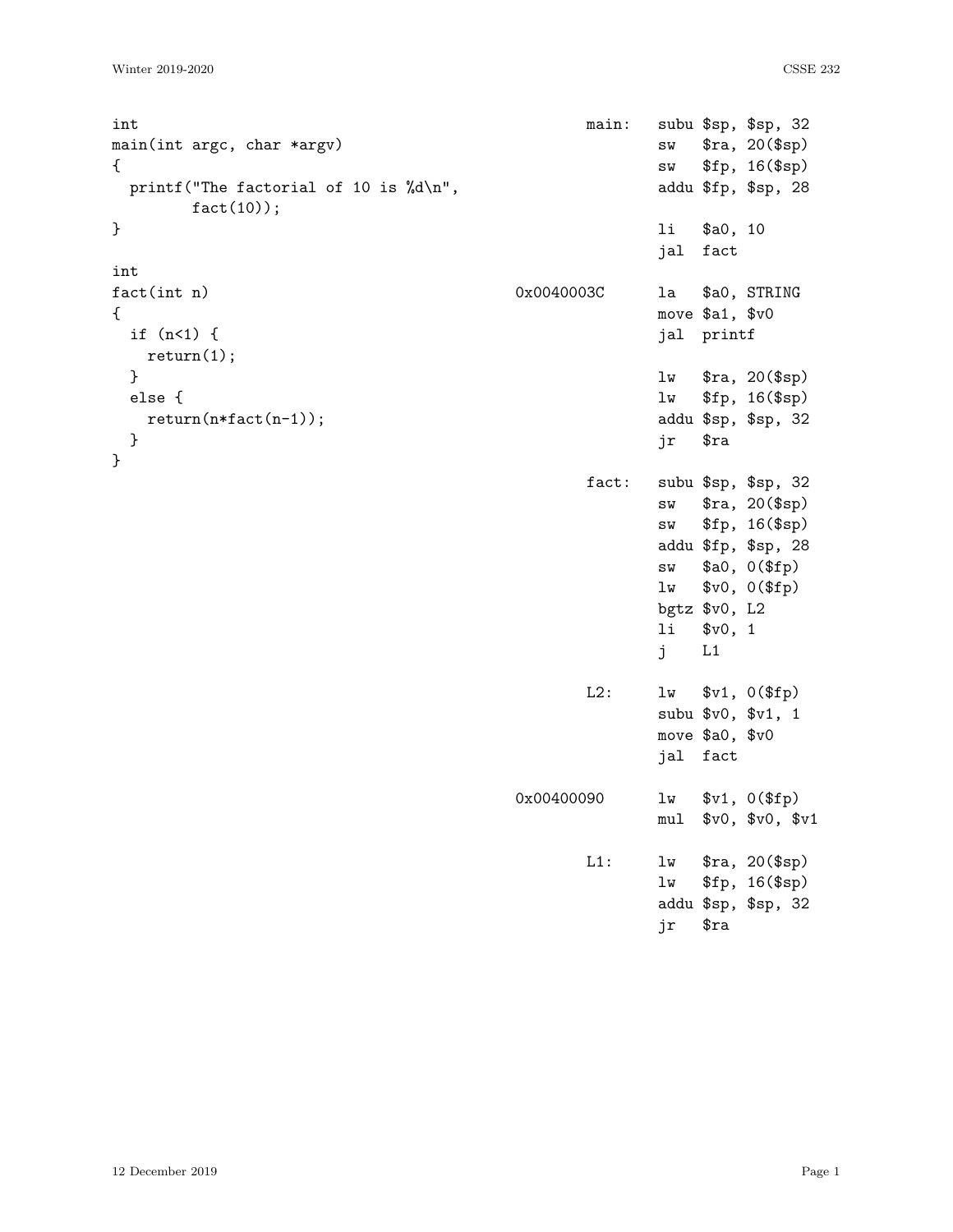Winter 2019-2020 CSSE 232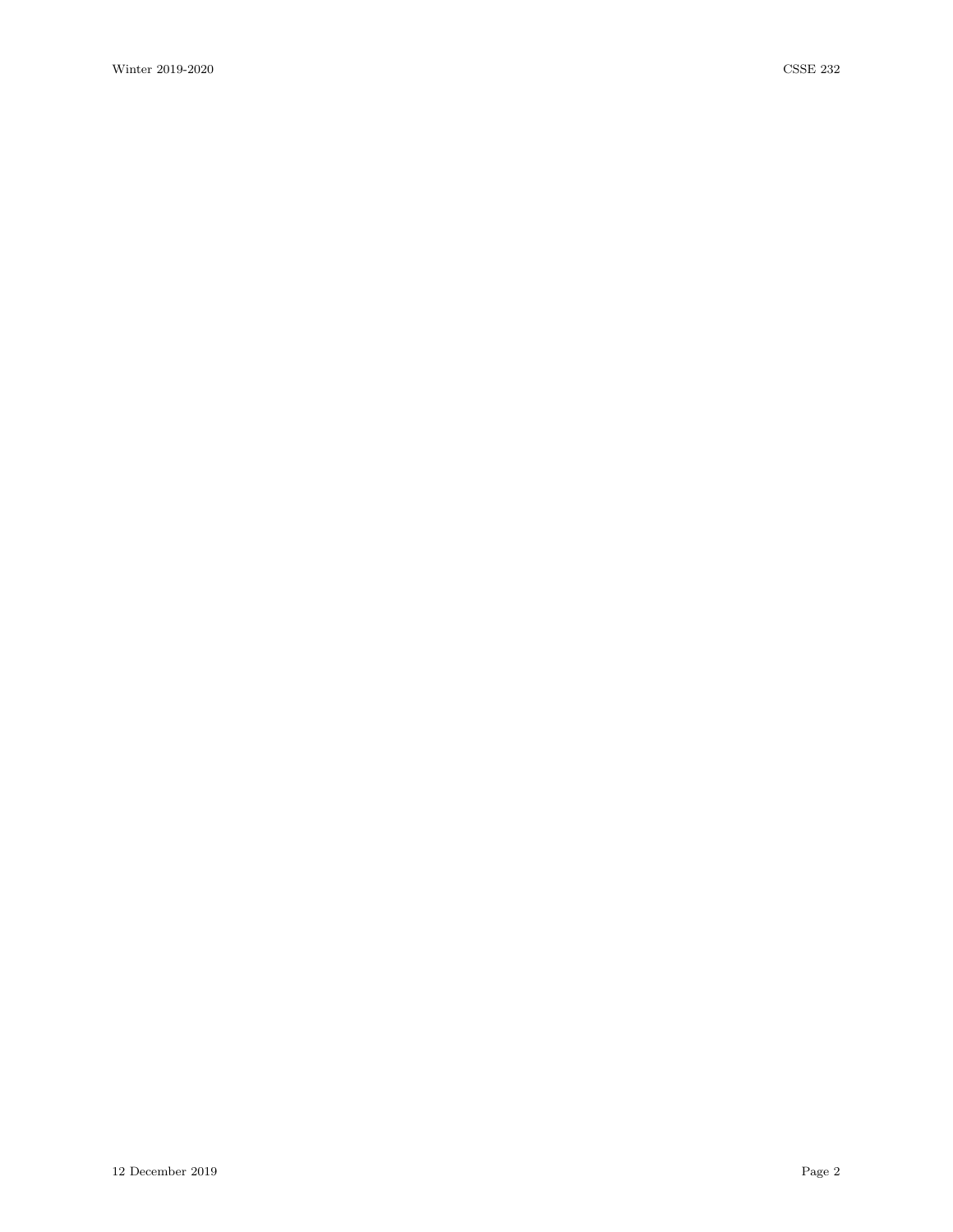## Linux Stack